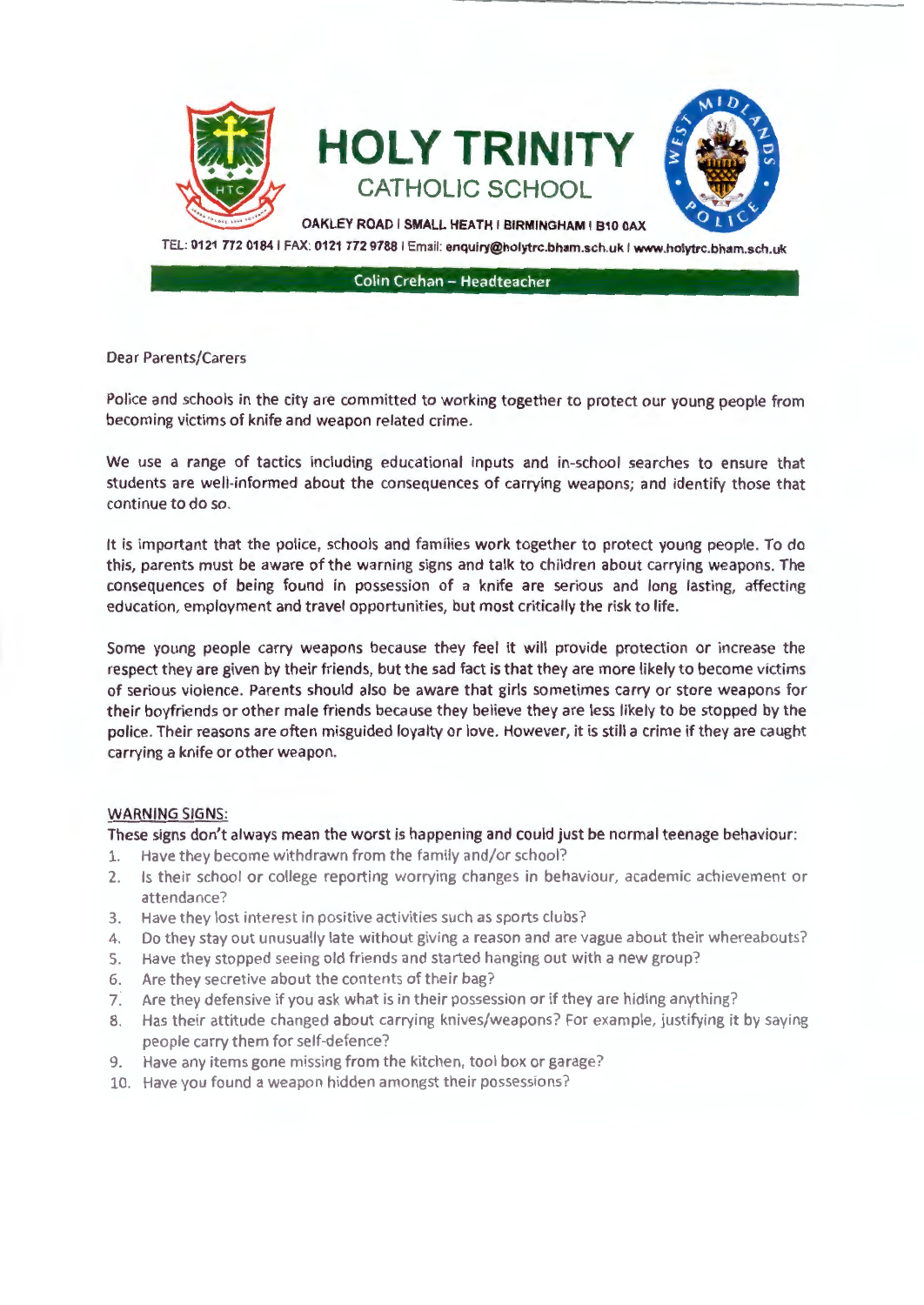# WHAT TO DO IF YOU'RE CONCERNED

Speak to them calmly and explain the risks and consequences. Further advice on talking to your child is available at: www.noknivesbetterlives.com/parents/having-the-conversation

You may wish to contact your child's Head of Year at school, if you feel your child isn't listening or is at risk - we can talk through your concerns and plan a way forward together.

For the latest guidance and signposting opportunities please visit: www.policeandschools.org.uk

## SCHOOL POLICY FOR WEAPONS POSSESSION

It is essential that we work together to reduce the chances of children bringing a weapon into school. Ours, like most other schools, will take firm action in relation to any student found to be carrying a knife, both on and off the school premises and the police will be informed. This may include the loss of your child's school place, by way of a permanent exclusion or managed-move, as a sanction.

## THE POLICE RESPONSE TO WEAPONS POSESSION

Where young people are involved in crime, the police will try to avoid criminalising them. However, carrying a knife or other weapon is very serious and the most likely outcome will be a charge and court appearance or a caution, delivered by the Youth Offending Service.

Update: West Midlands Police can use **Section 60** powers to stop and search young people.

"Section 60 of the Criminal Justice and Public Order Act 1994 gives senior police officers powers to authorise use of stop and search without reasonable grounds, where there is a risk of violence or it is believed that weapons are being carried".

If a young person has been stopped by police using **Section 60** powers, it does not necessarily mean they are doing anything wrong, but officers have been given extensive search powers where they can search to prevent violence without needing suspicion that they may be carrying a weapon. This tool is being used to end violence and keep young people safe. West Midlands Police realise that it may be upsetting for some innocent young people, but with fear of weapons growing, we cannot take chances.

If you are aware that a fight or trouble is brewing, or if you hear someone has a knife, please report this to the police. If a young person is scared of someone, the answer is not to carry a knife or weapon.

If you know of an individual, or a group of young people, that are potentially carrying weapons, always contact the Police - via Live Chat: https://west-midlands.police.uk/contact-us/live-chat or by calling 101.